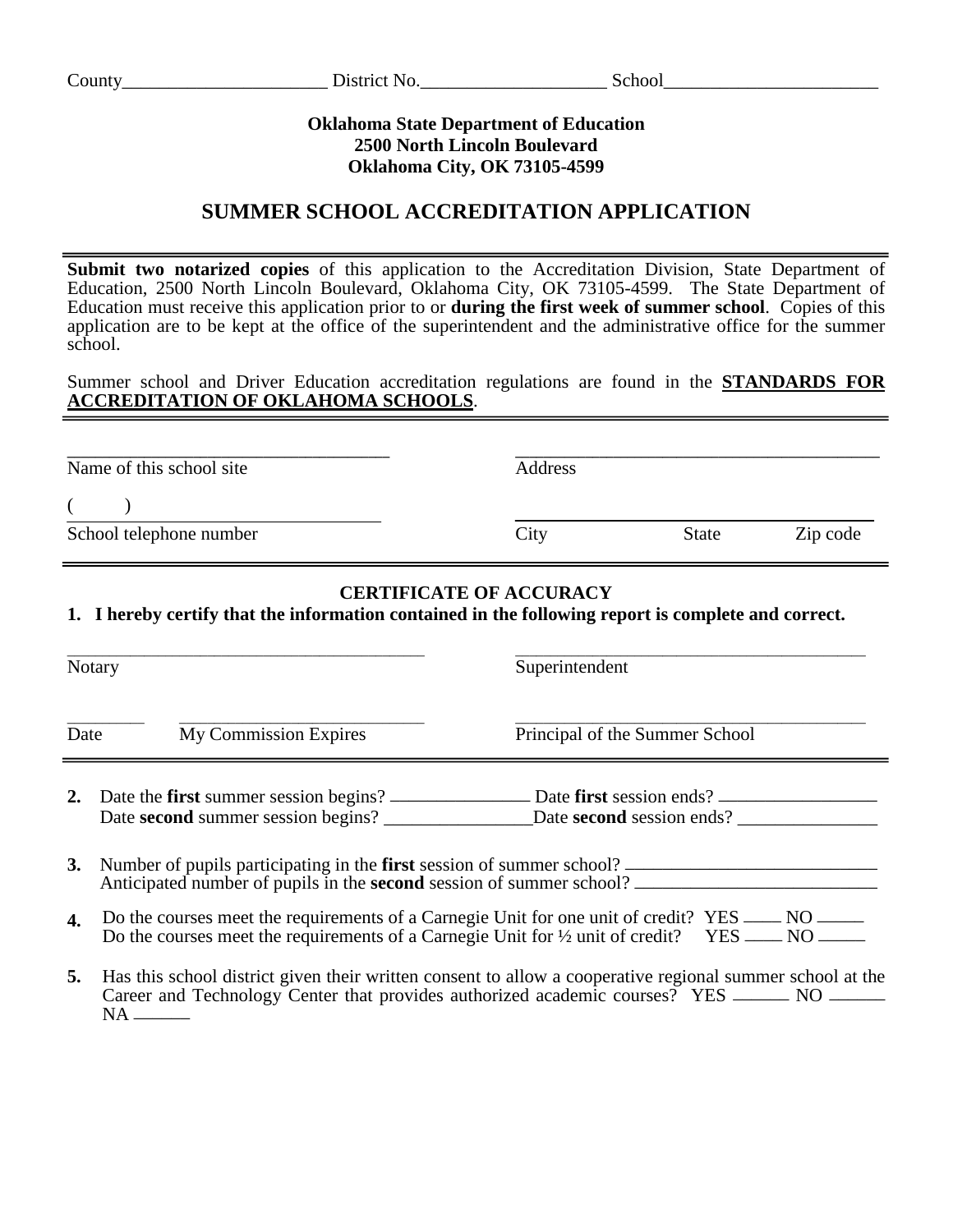## **SUMMER SCHOOL PROGRAM OF STUDIES**

Please indicate by curriculum area a nonduplicated listing of **all courses** that are offered during the entire summer school program. Also indicate whether the course is granting one unit or one-half unit of credit.

| <b>Courses Titles</b> | <b>Number</b><br>of units | <b>Courses Titles</b> | <b>Number</b><br>of units |
|-----------------------|---------------------------|-----------------------|---------------------------|
| <b>BUSINESS</b>       |                           | MATHEMATICS           |                           |
|                       |                           |                       |                           |
|                       |                           |                       |                           |
|                       |                           |                       |                           |
|                       |                           |                       |                           |
| DRIVER EDUCATION      |                           | <b>SCIENCE</b>        |                           |
|                       |                           |                       |                           |
|                       |                           |                       |                           |
|                       |                           |                       |                           |
| FOREIGN LANGUAGE      |                           | SOCIAL STUDIES        |                           |
|                       |                           |                       |                           |
|                       |                           |                       |                           |
|                       |                           |                       |                           |
|                       |                           |                       |                           |
| <b>LANGUAGE ARTS</b>  |                           | <b>OTHER SUBJECTS</b> |                           |
|                       |                           |                       |                           |
|                       |                           |                       |                           |
|                       |                           |                       |                           |
|                       |                           |                       |                           |
|                       |                           |                       |                           |